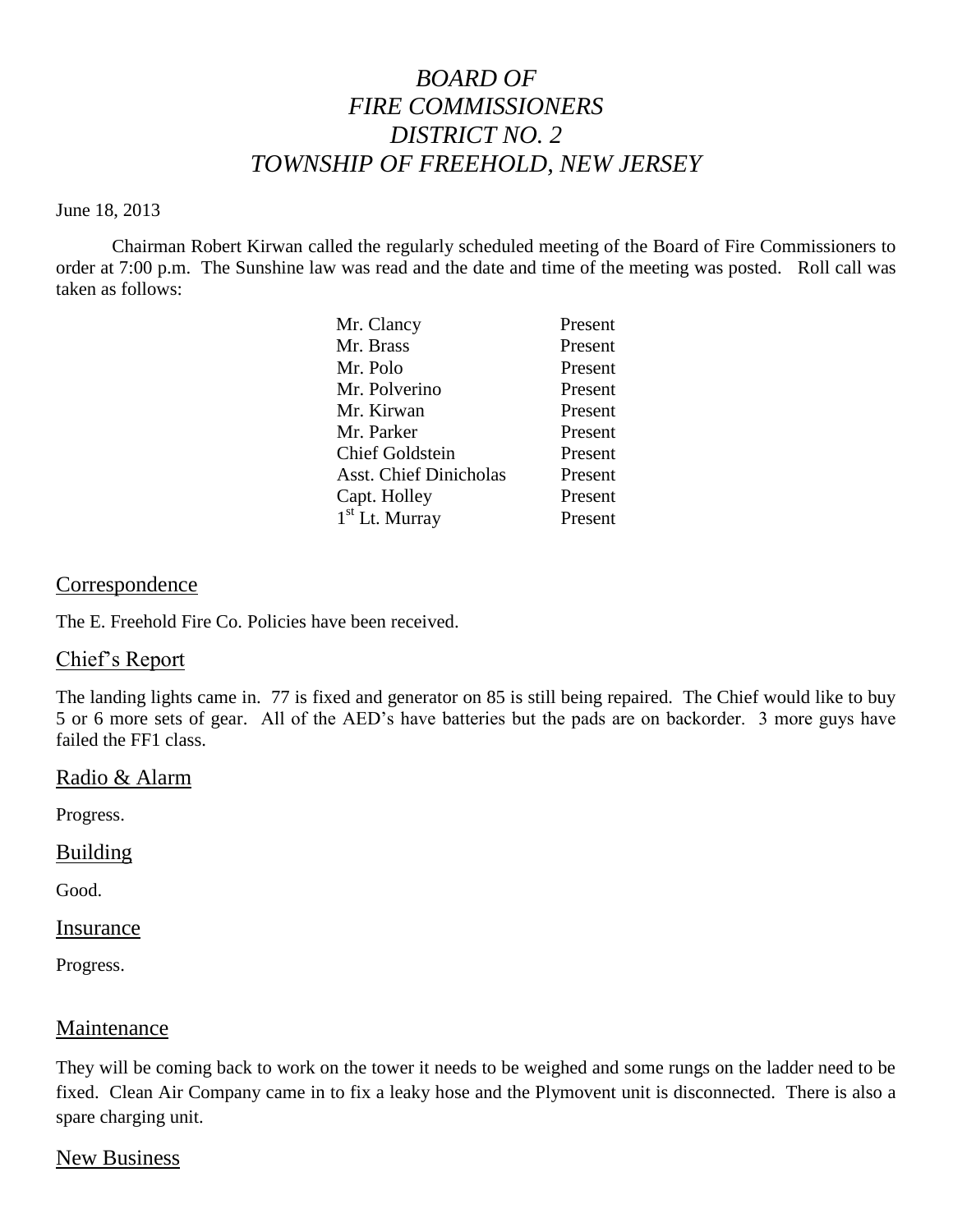Tablets - 1st Lt. Murray gave the board the information on purchasing the new tablets The costs will be \$1,000 for each tablet to be bought at Best Buy a wifi jet pack will be bought for each chiefs truck which will give the tablets a hotspot to connect to the internet to view all of the programs that cost will be \$40 each a month there will also be a mounting bracket purchased which is \$69 a month. Mr. Polo made a motion and Mr. Kirwan 2<sup>nd</sup> it and the board approved the purchase.

A women spoke to  $1<sup>st</sup>$  Lt Murray she would like to have a truck come to her house or she would bring the kids to the firehouse. The board approved it.

## Old Business

Rescue – Letters were sent to each bidder for clarification on if some of the exceptions were included. They are included the final costs for the new rescue will be \$854,246 from Crimson and \$872,334 from PL. The Truck committee recommends PL be awarded the bid. Mr. Polo made the motion and Mr. Brass  $2<sup>nd</sup>$  it role was called and the resolution was passed. A copy of the resolution is on file. Mr. Parker will take care of getting the contract signed. The Board has also given the authority to Mr. Polo and Mr. Brass to make any decisions for modifications or updates for the truck on behalf of the board as long as they do not exceed the amount provided for the truck.

## Treasurer's Report

Freehold Savings Bank

| Checking            | 17,421.49      |
|---------------------|----------------|
| <b>Money Market</b> | 543,032.98     |
| CD                  | 1,329,576.87   |
| Total assets:       | \$1,890,031.34 |

## June Bills

| 8758 | JCP & L                       | 196.12    |
|------|-------------------------------|-----------|
| 8759 | NJ Natural Gas                | 101.58    |
| 8760 | Verizon                       | 459.44    |
| 8761 | <b>Verizon Wireless</b>       | 785.01    |
| 8762 | Cablevision                   | 244.18    |
| 8763 | E. Freehold Fire Co.          | 20,000.00 |
| 8764 | Fire & Safety                 | 2,489.78  |
| 8765 | Jersey Coast Fire & Equip     | 597.05    |
| 8766 | Tom McGannon                  | 380.00    |
| 8767 | Twp. Of Freehold              | 53.14     |
| 8768 | <b>Ocean Security Systems</b> | 270.00    |
| 8769 | US Grounds Maint. Corp.       | 478.03    |
| 8770 | <b>Roux Associates</b>        | 193.60    |
| 8771 | <b>Roux Associates</b>        | 1,543.74  |
| 8772 | <b>VFIS</b>                   | 26,855.79 |
| 8773 | Bryce's Auto                  | 131.40    |
| 8774 | Baco's Gourmet Pizza          | 710.36    |
| 8775 | Tumar Ind.                    | 275.26    |
| 8776 | <b>Phantom Products</b>       | 1,838.60  |
| 8777 | Cty of Monmouth               | 874.99    |
| 8778 | Buchanan, Ingersol & Rooney   | 474.62    |
| 8779 | Romeo's Pizza & More          | 975.00    |
| 8780 | E. Freehold Fire Co.          | 138.54    |
| 8781 | <b>Dunkin Donuts</b>          | 76.26     |